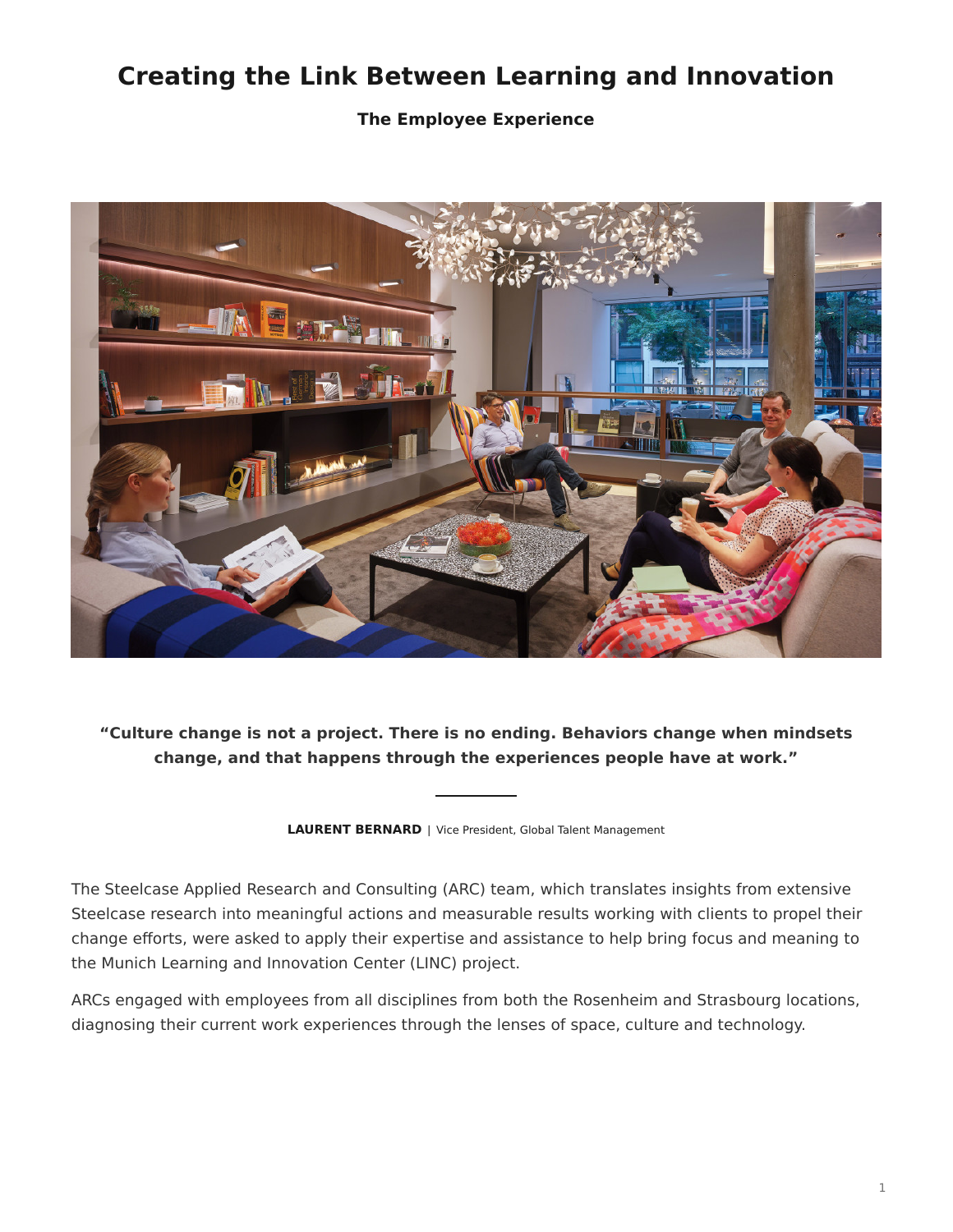## **ARC ACTIVITIES:**

- an in-depth culture assessment
- workplace surveys
- onsite observations
- space use analytics

## **THESE EXPLORATIONS UNCOVERED A RANGE OF OPPORTUNITIES:**

## **Collaboration**

Employees spend half their time working with others.

## **Distance Collaboration**

Employees spend 22 percent of their time working with peers virtually.

## **Creativity and Innovation**

Only 40 percent felt their workplace optimally supported the creative process or encouraged learning.

## **Decision Making**

Most wanted to feel more empowered to make decisions.

To pave the way for change, employees from all levels of the organization were invited to workshops where they actively co-created their ideal work experiences using ARC's proprietary methods and tools. In small groups, they explored how their individual needs related to corporate priorities and how the organization could begin to evolve to close gaps. Involving employees in these significant ways primed them for change.

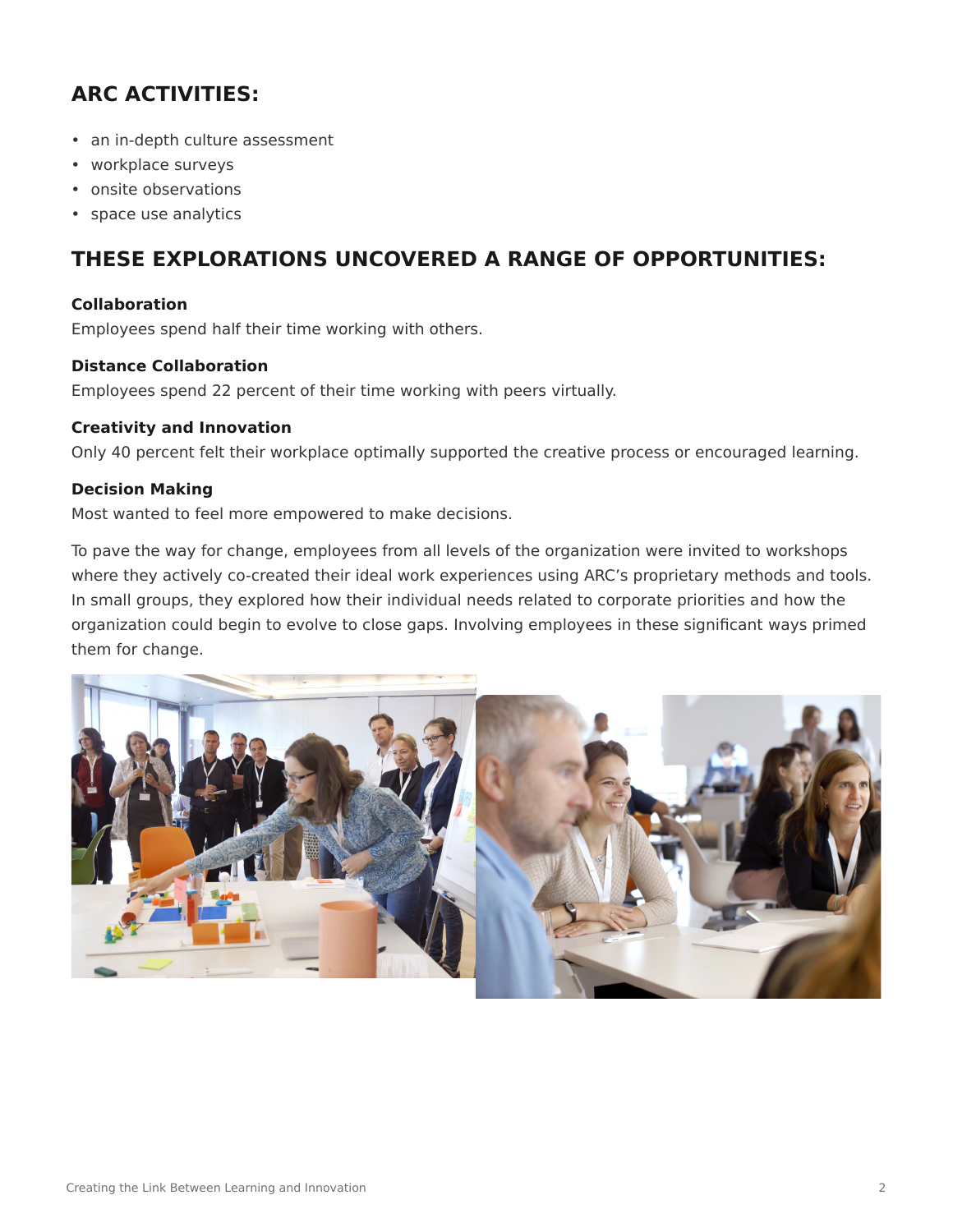## **Most workshop participants left with a new, optimistic attitude of "let's do this, let's change together."**

## **EMPLOYEE EXPERIENCE GUIDING PRINCIPLES**

Based on their explorations, the employee experience team synthesized these principles to help inform the design of the new LINC workplace:

## **Empowerment + Trust**

Support the autonomy that is required to be effective and agile in a networked organization.

## **Experimentation**

Embed continuous learning into everyday work as exploration, risk-taking and learning from failure.

## **Collaboration**

Empower cross-functional collaboration across departments and locations, making effective use of global resources and experience.

## **Authenticity**

Encourage employees to be themselves, freely express and share their ideas and contribute in a way that supports who they are.

#### **Belonging**

Help employees expand their focus from being part of a department or team to being part of a globally integrated and networked Steelcase.

**NEXT CHAPTER –** [Learning Principles](https://www.steelcase.com/research/articles/creating-link-learning-innovation-learning-principles/) **PREVIOUS CHAPTER - The Central Ouestion** 

| +About Steelcase |  |  |
|------------------|--|--|
| +Customer Care   |  |  |
| +Legal Notices   |  |  |
| +Connect With Us |  |  |
| +Contact Us      |  |  |